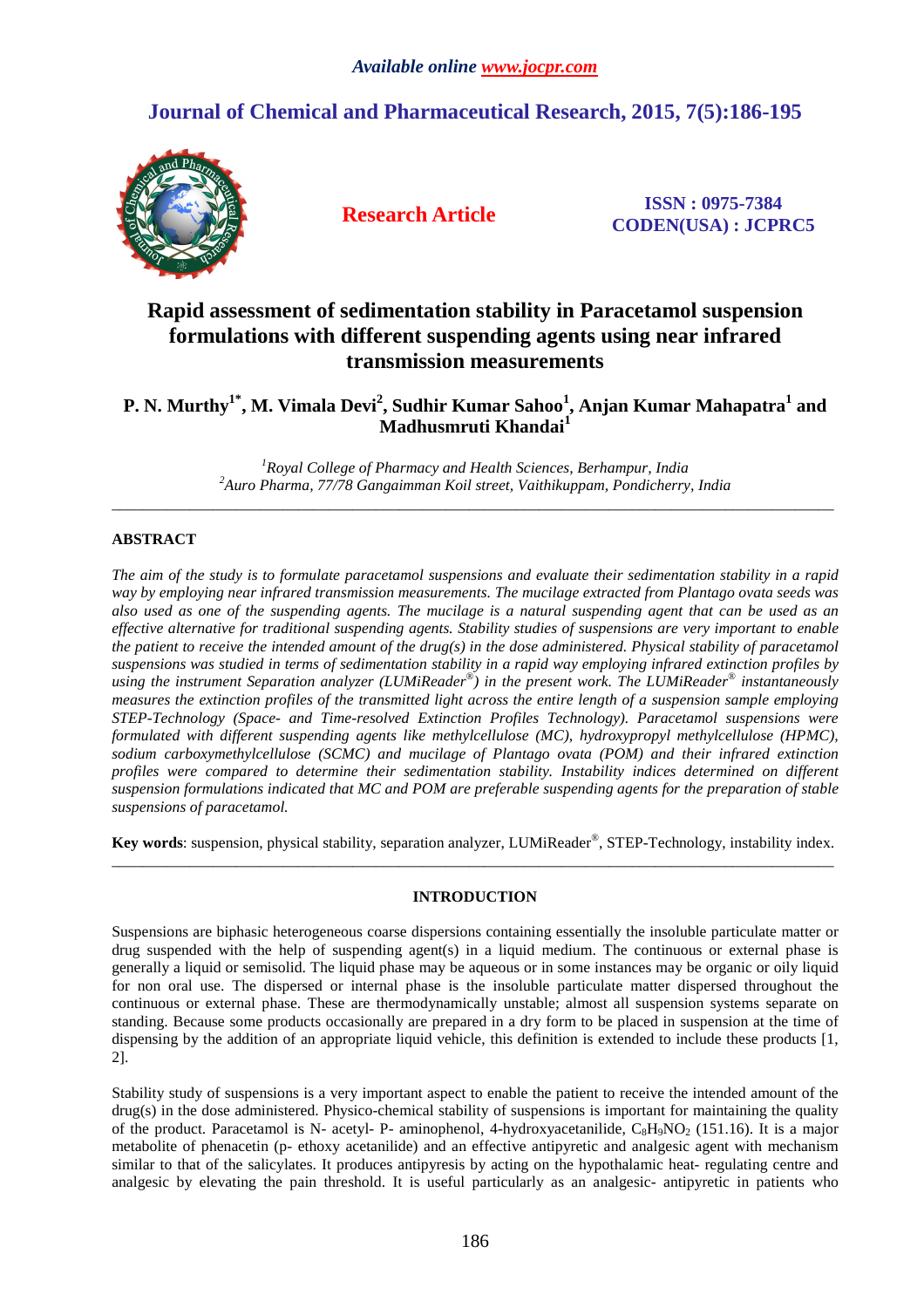experience untoward reactions to aspirin. Unlike aspirin, acetaminophen does not antagonize the effects of uricosuric agents. The drug structure is shown under Figure 1.

*\_\_\_\_\_\_\_\_\_\_\_\_\_\_\_\_\_\_\_\_\_\_\_\_\_\_\_\_\_\_\_\_\_\_\_\_\_\_\_\_\_\_\_\_\_\_\_\_\_\_\_\_\_\_\_\_\_\_\_\_\_\_\_\_\_\_\_\_\_\_\_\_\_\_\_\_\_\_*



**Figure1: Structure of paracetamol** 

# **Physical stability testing of paracetamol suspensions**

Different procedures have been suggested in the past for evaluating the physical stability of suspensions [3-6]. Some of these are experiential in the sense that they have no mathematical base. Some methods currently being used are so drastic that they destroy the structure of the suspension.

The evaluation methods used may well be classified into:

- 1. Sedimentation methods
- 2. Rheological methods
- 3. Electro-kinetic methods and
- 4. Micromeritic methods

Under sedimentation methods, measurement of the sedimentation volume and its ease of re-dispersion, form two of the most common basic evaluation procedures. Rheological methods help in predicting the settling pattern and can also provide clues to vehicle particle structure. Data collected on samples stored for various periods can give useful information about the stability of the suspension. Electro-kinetic methods measure the surface electric charges or zeta potential which is instrumental in deciding the stability of disperse systems. Micromeritic methods deal with the particle size changes. The stability of a suspension is inter-related to the size of particles constituting its disperse phase. A growth in the particle size is a pointer towards its instability since such an occurrence can ultimately result in the formation of aggregates or cake destroying the physical structure of a suspension and rendering it useless. Hence, an appreciation of change in particle size with passage of time can provide an insight into the stability aspect of a suspension. Changes in absolute particle size, particle size distribution, crystal habit etc. can be worked out by microscopy, Coulter counter etc.

Normally there is a need to carry out a quick assessment of particle size change since no formulator can afford to wait for the normal shelf storage periods to study such changes. Hence, suspensions are subjected to artificial stress conditions in the form of freezing and thawing. Such a treatment is known to promote particle growth and can be used to predict future behaviours. However, an important point to remember is that sometimes hydrocolloids which are usual additives in suspensions can themselves get affected by freezing and thawing leading to caking of suspensions. Hence, observations may not be quite correlated to shelf-life of the products.

#### **STEP-Technology (Space- and Time-resolved Extinction Profiles Technology)**

STEP-Technology stands as acronym for Space and Time Resolved Extinction Profiles Technology. It can be used to measure the infrared extinction profiles of the transmitted light across the entire length of a suspension sample from top to bottom instantaneously [7]. By using an instrument called LUMiReader® which operates on STEP-Technology, it is possible to observe and understand different stability/instability phenomena of a suspension concurrently; e.g., creaming, sedimentation, coalescence, aggregation and flocculation at original product concentration. Basing on these phenomena the instability index is generated by the software SEPview installed in the instrument. Depending on the instability index measured for different suspension samples prepared with various suspending agents and other excipients, an ideal suspending agent and its concentration required to get a stable suspension can be selected.

Different program components are provided in a LUMiReader® for the qualitative and quantitative analysis of the samples, e.g.,

- The Front Tracking for settling, creaming and consolidation (separation velocity)
- The Integral Transmission for the clarification speed
- The PSA-Module for the calculation of the particle size distribution.
- Stability analysis for determination of instability index and for comparison of stability of different samples.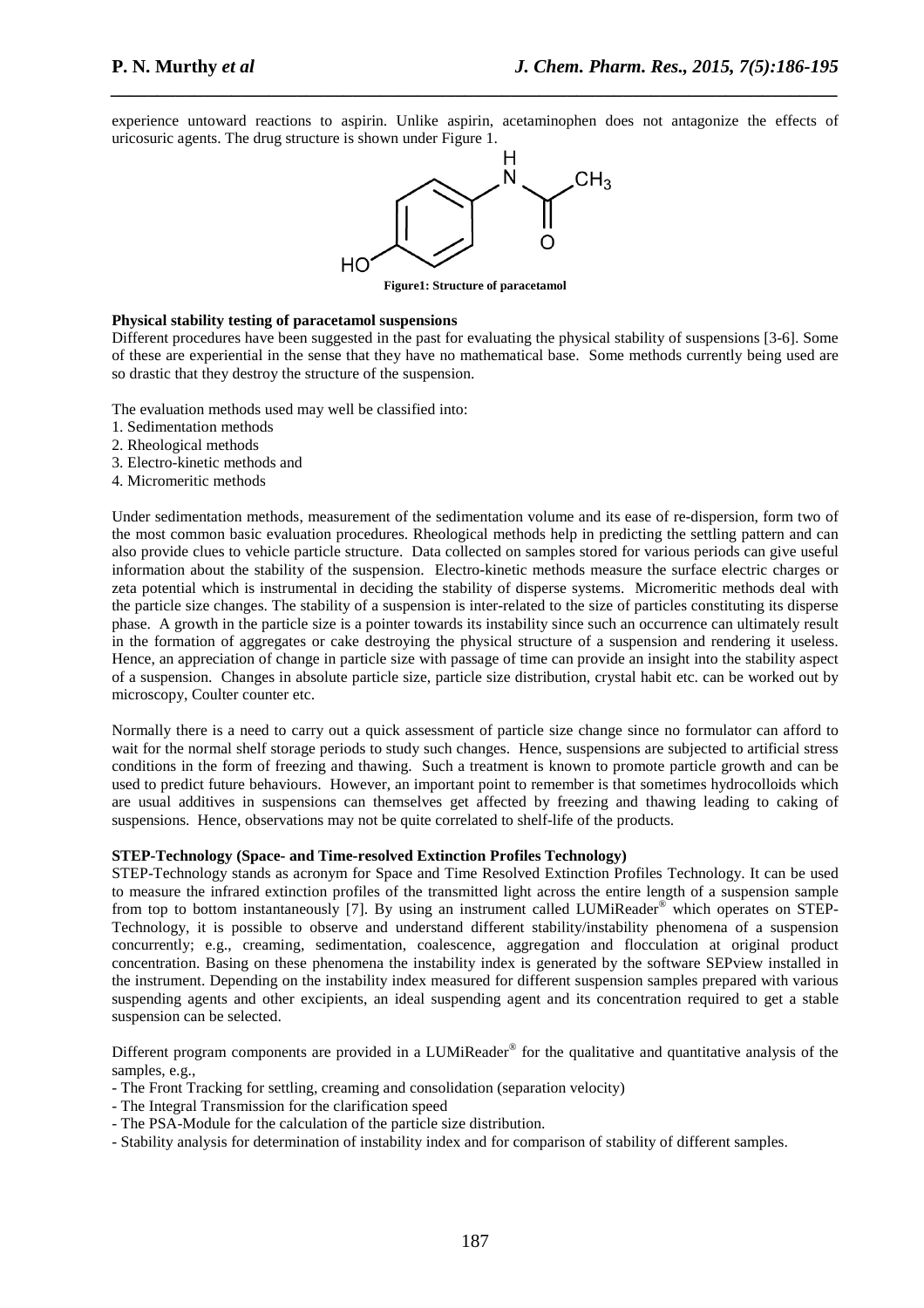# **Separation analyser LUMiReader**®

The Separation analyser LUMiReader® PSA-453 manufactured by LUM GmbH, Germany was used in the present work to carry out physical stability studies on paracetamol suspensions formulated with different suspending agents. The sample cell in a LUMiReader<sup>®</sup> is illuminated by a multi-colour light source  $I_0$ , including one near infrared wavelength (870 nm). Behind the sample cell the transmitted light I is detected using a CCD-line detector. The detector contains about 6434 elements, with a detector resolution of 9  $\mu$ m and detection length of 45 mm. Transmission is converted into extinction by In  $(I_0/I)$ .

*\_\_\_\_\_\_\_\_\_\_\_\_\_\_\_\_\_\_\_\_\_\_\_\_\_\_\_\_\_\_\_\_\_\_\_\_\_\_\_\_\_\_\_\_\_\_\_\_\_\_\_\_\_\_\_\_\_\_\_\_\_\_\_\_\_\_\_\_\_\_\_\_\_\_\_\_\_\_*

Frequently optical particle size measurement techniques are used to determine the volume weighted particle size distribution. For this purpose the size and material dependent extinction coefficient is needed which can be calculated with Mie-theory using the complex refractive index of the particles. In this case strong assumptions have to be made like spherical homogeneous particles. However, the determination of the refractive index can be very difficult especially in the submicron range and for heterogeneous particles. No standard measurement methods are available up to now. The way out could be the evaluation of space and time resolved extinction profiles [8,9] at different wavelengths for sedimenting or creaming particles in gravitational or centrifugal field.

Illuminating the dispersion across its entire sample height, and by having many thousand detectors, LUMiReader® can measure the light source extinction profile instantaneously, even the smallest changes in concentration can be detected. The instrument measures the extinction profiles over the whole sample length during physically accelerated separation. Changes in the extinction profile are representative for the changes in particle concentration and allow to determine the velocity of individual particle classes with no assumptions regarding particle properties. Particle size distribution is obtained based on Stokes' law [7]. Mostly 2 mm cells made of polycarbonate are used for measurements (sample volume  $0.4 \text{ cm}$ <sup>3</sup>). For samples with very low turbidity 10 mm cells (sample volume 2) cm<sup>3</sup>) are used alternatively.

# **EXPERIMENTAL SECTION**

**Materials:** Paracetamol IP was procured from SS Pharmachem, Cuttack, India. Hydroxypropyl methylcellulose (HPMC)-Methocel K4M was procured as a gift sample from Colorcon Asia Pvt. Ltd., Verna, Goa. Carboxymethylcellulose sodium (SCMC) and methylcellulose (MC) were purchased from LOBA Chemi Pvt. Ltd., Mumbai, India.

*Plantago ovata* mucilage (POM) was extracted from the seeds of *Plantago ovata* purchased from local market following the procedure described by Kulkarni et al. [10]. The seeds were soaked in distilled water for 48 hours and boiled for 10 minutes thereafter. The resulting viscous gel mass was pressed through a muslin cloth. The filtrate so isolated was treated with equal volume of acetone which resulted in precipitation of the mucilage. The isolated precipitate was dried at 40 °C for 2 hours. The dried mass was subjected to size reduction which yielded a powder mass. The powder was finally passed through sieve number 80 and stored in desiccators for further analysis and use. The yield was found to be around 30 % w/w.

All other chemicals, solvents and reagents used in the study were of analytical grade.

# **Compatibility studies**

Compatibility studies were carried out to investigate the incompatibilities between paracetamol and the suspending agents by using differential scanning calorimetry (DSC) and Fourier transform infrared (FT-IR) spectroscopy.

**Sample preparation:** Drug to excipient ratio of 1:1 provides maximum possibilities of interaction between the drug and various suspending agents thus enabling easy detection of any incompatibility. Therefore, homogeneous 1:1 physical mixtures of paracetamol and suspending agents were prepared by trituration in a clean and dry glass mortar and pestle [11]. These mixtures were stored in glass vials in a stability chamber at  $25\pm2$  °C for four weeks after which they were subjected to DSC and FT-IR studies using differential scanning calorimeter, DSC-4000 and FT-IR, model IR Affinity-1, Shimadzu Corporation, Japan.

# **Preparation of paracetamol suspensions**

Paracetamol suspensions were prepared with four different concentrations of each of the four commonly used suspending agents MC, HPMC K4M, SCMC, and POM as described hereunder. Each suspending agent was used in four concentrations at 0.25 %, 0.5 %, 0.75 % and 1.0 % as shown in Table 1. Thus, sixteen formulations were prepared with four suspending agents.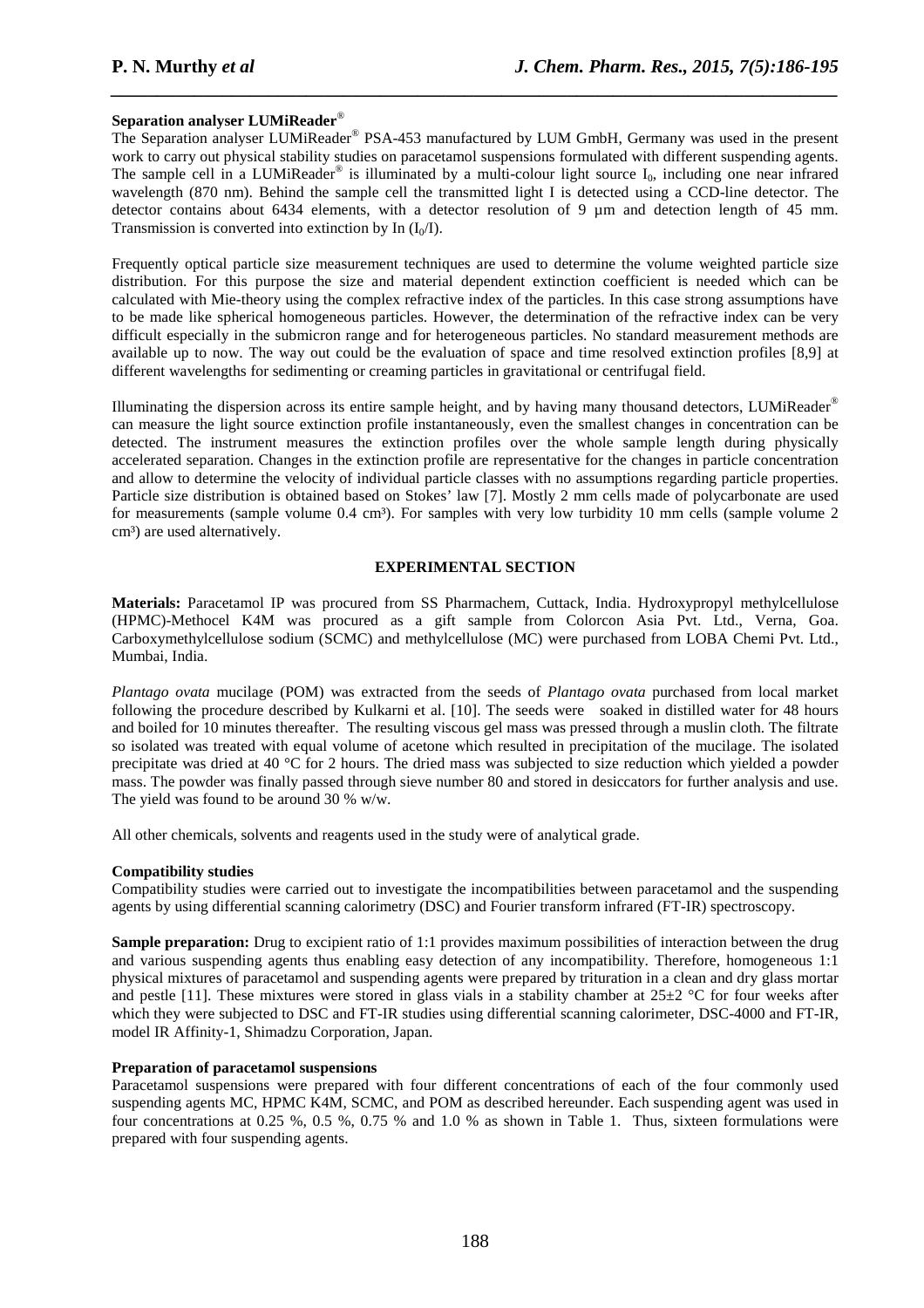| Formulation code              | Amount of | Sodium benzoate | Suspending  | Amount of              | Purified      |
|-------------------------------|-----------|-----------------|-------------|------------------------|---------------|
| paracetamol $(g)$             |           | (mg)            | agent used  | suspending agent $(g)$ | water to (ml) |
| F1S1                          | 4         | 100             | MC          | 0.25                   | 100           |
| F2S1                          | 4         | 100             | MC          | 0.50                   | 100           |
| F3S1                          | 4         | 100             | MC          | 0.75                   | 100           |
| F4S1                          | 4         | 100             | MC          | 1.00                   | 100           |
| F1S2                          | 4         | 100             | HPMCK4M     | 0.25                   | 100           |
| F2S2                          | 4         | 100             | HPMCK4M     | 0.50                   | 100           |
| F3S2                          | 4         | 100             | HPMCK4M     | 0.75                   | 100           |
| <b>F4S2</b>                   | 4         | 100             | HPMCK4M     | 1.00                   | 100           |
| F1S3                          | 4         | 100             | <b>SCMC</b> | 0.25                   | 100           |
| F2S3                          | 4         | 100             | <b>SCMC</b> | 0.50                   | 100           |
| F3S3                          | 4         | 100             | <b>SCMC</b> | 0.75                   | 100           |
| F <sub>4</sub> S <sub>3</sub> | 4         | 100             | <b>SCMC</b> | 1.00                   | 100           |
| F1S4                          | 4         | 100             | PO mucilage | 0.25                   | 100           |
| F2S4                          | 4         | 100             | PO mucilage | 0.50                   | 100           |
| <b>F3S4</b>                   | 4         | 100             | PO mucilage | 0.75                   | 100           |
| F <sub>4</sub> S <sub>4</sub> | 4         | 100             | PO mucilage | 1.00                   | 100           |

# *\_\_\_\_\_\_\_\_\_\_\_\_\_\_\_\_\_\_\_\_\_\_\_\_\_\_\_\_\_\_\_\_\_\_\_\_\_\_\_\_\_\_\_\_\_\_\_\_\_\_\_\_\_\_\_\_\_\_\_\_\_\_\_\_\_\_\_\_\_\_\_\_\_\_\_\_\_\_* **Table 1. Formulation of paracetamol suspensions**

*MC- Methylcellulose; HPMC K4M – Hydroxypropyl methylcellulose K4M; SCMC- Sodium carboxymethylcellulose; POM- Plantango ovata mucilage* 

## **Procedure**

The suspending agent was kept in contact with about 90 ml of water containing 100 mg of sodium benzoate for 12 hours to allow swelling of the suspending agent. The dispersion was thoroughly mixed with a laboratory stirrer (REMI) for 30 minutes at an average speed of 200 rpm to get a uniform dispersion. Paracetamol was then added to the dispersion under stirring and stirring continued for another 30 minutes and made up to volume. The prepared suspensions were stored at room temperature until further studies.

# **Physical stability determination**

Separation analyser LUMiReader® PSA 453 manufactured by LUM GmbH, Germany was employed for stability determinations.

**Sample cells**: LUM 10 mm, PC, synthetic cells were used for separation studies basing on the sample properties like freedom from organic solvents, viscosity of the suspensions etc., as recommended by the manufacturer of the instrument.

# **Selection of tilt angle and temperature**

The instrument has a provision for measurements from 0 to 30˚ tilt allowing the sample to remain in upright or inclined position depending on the angle of tilt selected. Tilting the sample from its normal upright position allows an increase in the separation rate at gravity without any additional external forces. The magnitude of acceleration (upto 10 times) depends on geometric factors, such as tilt angle, vial dimensions, and sample type. The LUMiReader<sup>®</sup> has a provision to maintain the temperature between ambient temperature to 60 °C.

Measurements were carried out at 0° and 30° tilt at 30 °C for the suspension samples. A sample volume of about 2 ml was used in the determinations.

# **Procedure**

The suspension sample of about 2 ml was filled in the sample cell. The instrument was switched on and the SOP was programmed by selecting various parameters like the tilt angle, temperature, number of profiles, interval, number of cycles etc. Once, the instrument was ready with normalization and base line correction applied, a message appeared to insert the sample. The sample tube was gently shaken to disperse the sample and inserted into the sample holder. The instrument started recording the profiles as per the set SOP once the sample holder lid is closed by sliding in the direction shown on the instrument. The extinction profiles were recorded at three wavelengths i.e., 470 nm (blue), 630 nm (red) and 870 nm (NIR) with the help of the software SEPView® installed in the instrument. The profiles were automatically saved in the instrument [7]. The extinction profiles of 870 nm (near infrared) wavelength were taken into account for determination of sedimentation stability in the present work. Different suspension samples were analyzed as per the set parameters discussed above.

Some of the representative profiles recorded are shown in Figure 2 and Figure 3. The relevant data is shown in Table 2 and Table 3.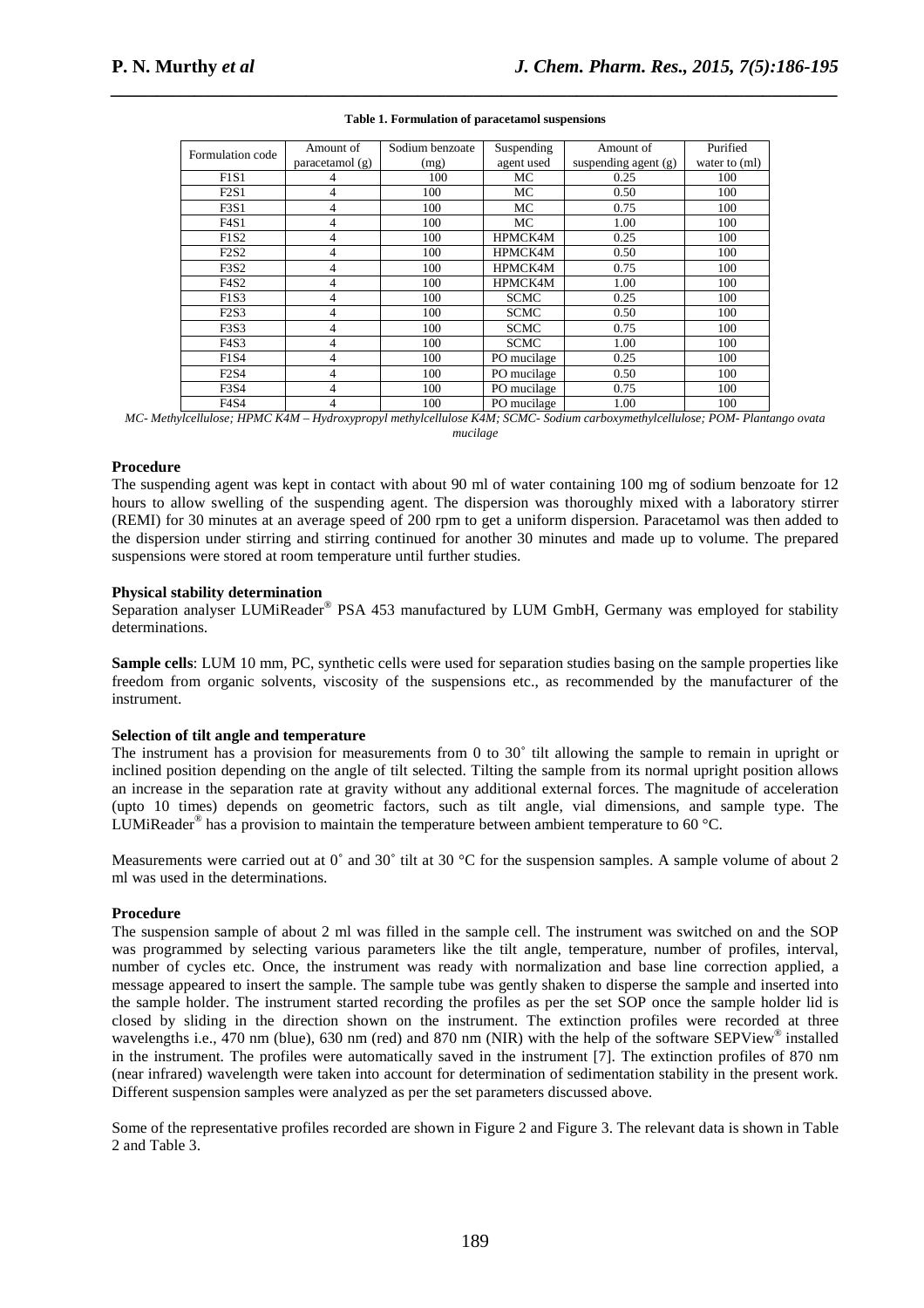**Figure 2: Extinction profiles for paracetamol suspension containing 0.5% of HPMCK4M as suspending agent measured at 30º tilt and 30 ºC temperature: Stability analysis – instability index** 

*\_\_\_\_\_\_\_\_\_\_\_\_\_\_\_\_\_\_\_\_\_\_\_\_\_\_\_\_\_\_\_\_\_\_\_\_\_\_\_\_\_\_\_\_\_\_\_\_\_\_\_\_\_\_\_\_\_\_\_\_\_\_\_\_\_\_\_\_\_\_\_\_\_\_\_\_\_\_*



| <b><i>OPPORTLY WORLYSES</i></b> |                                                                            |  |  |  |  |  |
|---------------------------------|----------------------------------------------------------------------------|--|--|--|--|--|
| <b>Analysis Summary</b>         |                                                                            |  |  |  |  |  |
| Title of Analysis:              | P HPMC 0.5% Sample 2 (c) 1 h 0 s 130p 30°-30° 1-1 60 20150224 16:03:26     |  |  |  |  |  |
| Saved:                          | Analysis not saved                                                         |  |  |  |  |  |
| User:                           | admin                                                                      |  |  |  |  |  |
| Samples:                        | 870 nml P HPMC 0.5% C<br>1630 run] P HPMC 0.5% C<br>5470 nm3 P HPMC 0.5% C |  |  |  |  |  |
| Normalization:                  | Normalization applied, dynamic baseline correction                         |  |  |  |  |  |
| Smoothing:                      | Moving Average (9 points)                                                  |  |  |  |  |  |
| Notes:                          |                                                                            |  |  |  |  |  |
|                                 |                                                                            |  |  |  |  |  |

#### Data Range Analysed:

| Sample Name          | Range<br>from<br>In mm | Range to<br>in mm | Range<br>In mm | Time<br>in s | Channel/<br>Wavelengt |
|----------------------|------------------------|-------------------|----------------|--------------|-----------------------|
| [870 nm] P HPMC 0.5% | 5.04                   | 19.04             | 14.00          | 3.595.59     | 870 nm                |
| (630 nm) P HPMC 0.5% | 17.76                  | 31.76             | 14.00          | 3.595.59     | 530 nm                |
| 470 nml P HPMC 0.5%  | 13.18                  | 27.18             | 14.00          | 3.595.59     | 470 nm                |

**Sample Name:** Channel:

Results:

| <b>Sample Name</b>   | Time<br>in s | <b>Index</b> | Instability Mean RCA | Mean   | StdDev |  |
|----------------------|--------------|--------------|----------------------|--------|--------|--|
| 870 nm) P HPMC 0.5%  | 1.5%         | 0.8320       | 100                  | 0.7758 | 0.1871 |  |
| 630 nm) P HPMC 0.5%  | 3.536        | 0.4650       | 100                  | 0.4319 | 0.1180 |  |
| [470 nm] P HPMC 0.5% | 3,538        | 0.7895       |                      | 0.7283 | 0.1936 |  |

# Details for Sample: [870 nm] P HPMC 0.5% C

Measurement Title: P HPMC 0.5% Sample 2 (c) 1 h 0 s 130p 30"-30" 1-1 60 20150224 16:03:26 [670 nm] P HPMC 0.5% C ٦

| Wavelength:              | 870 nm                                             |
|--------------------------|----------------------------------------------------|
| Sample GUID:             | (967CCD27-D07F-4299-8A8A-A4490119203F)             |
| <b>Measurement Date:</b> | Tuesday, February 24, 2015 4:03:26 PM              |
| Device:                  | LUMReader 4532-109 (1 channel)                     |
| Sample Cell:             | [6] LUM 10mm, PC, Rect. Synthetic Cell (110-132xx) |
| Meniscus:                | 5.04 mm                                            |
| Notes:                   |                                                    |

SOP

| Profiles | Interval<br>Tilt |              | <b>Light Factor</b> |  |  |
|----------|------------------|--------------|---------------------|--|--|
| 50       | 10a              | $-30^\circ$  |                     |  |  |
| 50       | 30s              | $30^{\circ}$ | 1.00                |  |  |
| 20       | 50s              | 30'          | 1.00                |  |  |
| ١Ō       | ---<br>60s       | $30^\circ$   | 1.00                |  |  |

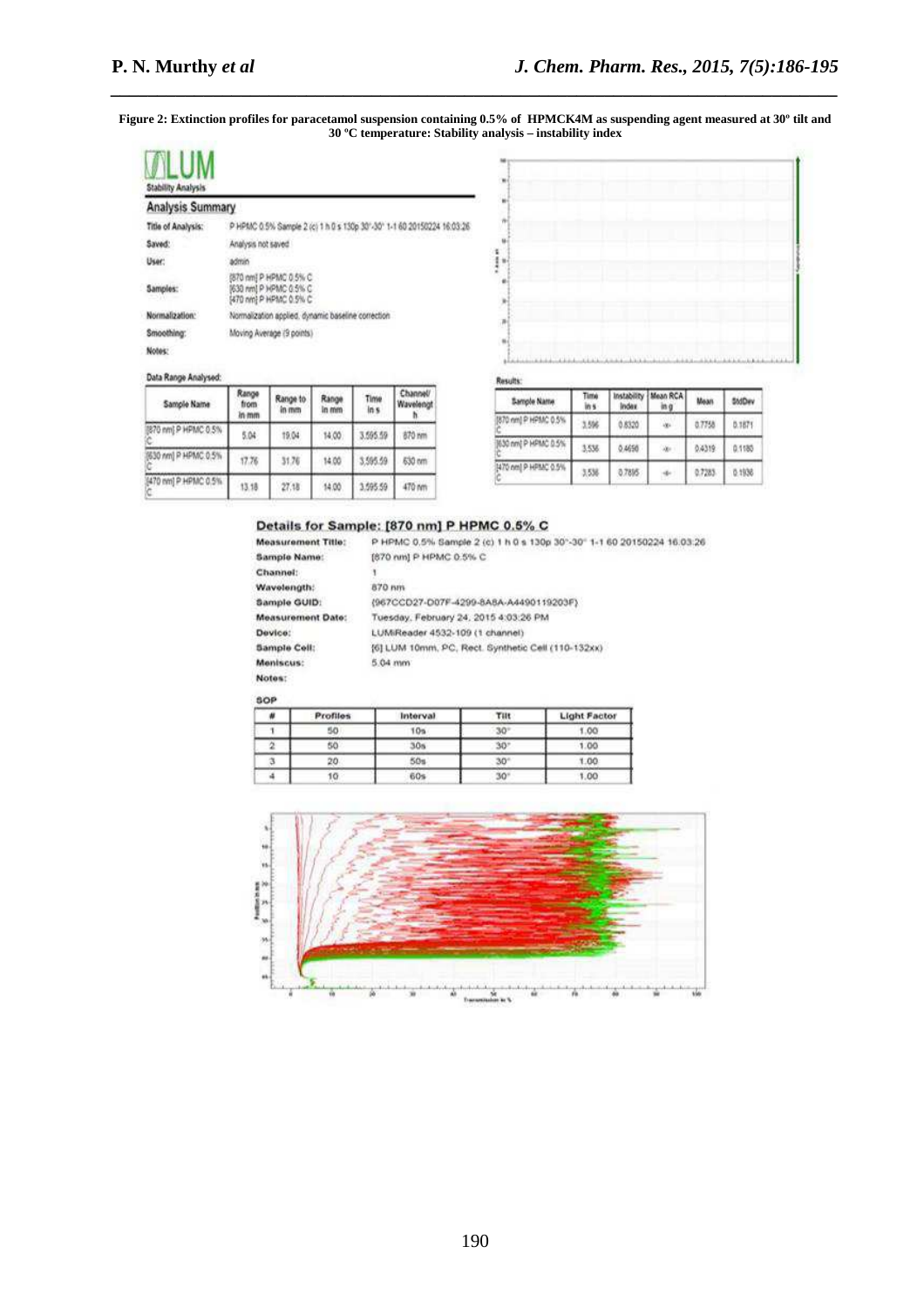**Figure 3. Extinction profiles for paracetamol suspension containing 0.5% of HPMCK4M as suspending agent measured at 30º tilt and 30 ºC temperature: Front tracking – sedimentation velocity** 

*\_\_\_\_\_\_\_\_\_\_\_\_\_\_\_\_\_\_\_\_\_\_\_\_\_\_\_\_\_\_\_\_\_\_\_\_\_\_\_\_\_\_\_\_\_\_\_\_\_\_\_\_\_\_\_\_\_\_\_\_\_\_\_\_\_\_\_\_\_\_\_\_\_\_\_\_\_\_*

| <b>Front Tracking</b>      |                                                                            |
|----------------------------|----------------------------------------------------------------------------|
| <b>Analysis Summary</b>    |                                                                            |
| <b>Title of Analysis:</b>  | P HPMC 0.5% Sample 2 (c) 1 h 0 s 130p 30°-30° 1-1 60 20150224 16:03:26     |
| Saved:                     | Analysis not saved                                                         |
| <b>Separation Process:</b> | Sedimentation                                                              |
| User:                      | admin                                                                      |
| Samples:                   | [870 nm] P HPMC 0.5% C<br>[630 nm] P HPMC 0.5% C<br>[470 nm] P HPMC 0.5% C |
| Normalization:             | Normalization applied, dynamic baseline correction                         |
| Smoothing:                 | Moving Average (9 points)                                                  |
| Notes:                     |                                                                            |



Results:

| Sample Name          | <b>Start</b><br>in s | End<br>in s | Value at<br>End in um | Mean RCA<br>in g | Velocity<br>in um/s | <b>StdDev</b><br>in um/s |
|----------------------|----------------------|-------------|-----------------------|------------------|---------------------|--------------------------|
| [870 nm] P HPMC 0.5% | 63.86                | 73.86       | 18,139                | $-\chi$ -        | 832.6               | $-\lambda$ -             |
| [630 nm] P HPMC 0.5% | 83.60                | 3.593       | 31,516                | $-\chi$ -        | 5.623               | 0.0169                   |
| [470 nm] P HPMC 0.5% | 73.68                | 83.78       | 23,513                | $\cdot$ X-       | 1.023               | $-\chi$ -                |

| Sample Name          | Intercept<br>in um | <b>StdDev</b><br>in um | Corr.<br>coeff. | Mean<br>in um | StdDev<br>$in \mu m$ |
|----------------------|--------------------|------------------------|-----------------|---------------|----------------------|
| [870 nm] P HPMC 0.5% | $-43.355$          | -X-                    | 1.000           | 13.976        | 5.887                |
| [630 nm] P HPMC 0.5% | 18,506             | -X-                    | 0.5934          | 29.581        | 3,661                |
| [470 nm] P HPMC 0.5% | $-62.174$          | ٠X٠                    | 1.000           | 18,348        | 7,304                |

# Data Range Analysed:

| Sample Name          | Range<br>from<br>in mm | Range to<br>in mm | Threshold<br>in % | <b>Start</b><br>in s | End<br>in s | Channel/<br>Wavelengt |
|----------------------|------------------------|-------------------|-------------------|----------------------|-------------|-----------------------|
| [870 nm] P HPMC 0.5% | 5.04                   | 19.04             | 12.00             | 0.00                 | 3,595.59    | 870 nm                |
| [630 nm] P HPMC 0.5% | 17.76                  | 31.76             | 12.00             | 0.00                 | 3,595.59    | 630 nm                |
| [470 nm] P HPMC 0.5% | 13.18                  | 27.18             | 12.00             | 0.00                 | 3,595.59    | 470 nm                |

# **Determination of resuspendability of suspension samples**

Resuspendability is the ability to resuspend the settled particles with a minimum amount of shaking after a suspension has sedimented on standing for some time.

# **Procedure**

The resuspendability of the suspensions was evaluated qualitatively. The suspensions were allowed to sediment in stoppered glass jars for 1 month. The test was performed on samples in triplicate by shaking the sedimented suspensions manually at 180˚ movement, after sedimentation was completed [12]. Based on the numbers of shaking required to disperse the sediment uniformly into a suspension, the formulations were evaluated. Cake formation was also evaluated qualitatively. Formulations requiring more than 10 shakings were considered positive for cake formation.

## **RESULTS AND DISCUSSION**

# **Compatibility studies**

# **DSC Studies**

Result of DSC study shown in Figure 4 describes thermal behaviour of paracetamol with MC, HPMC, SCMC and POM.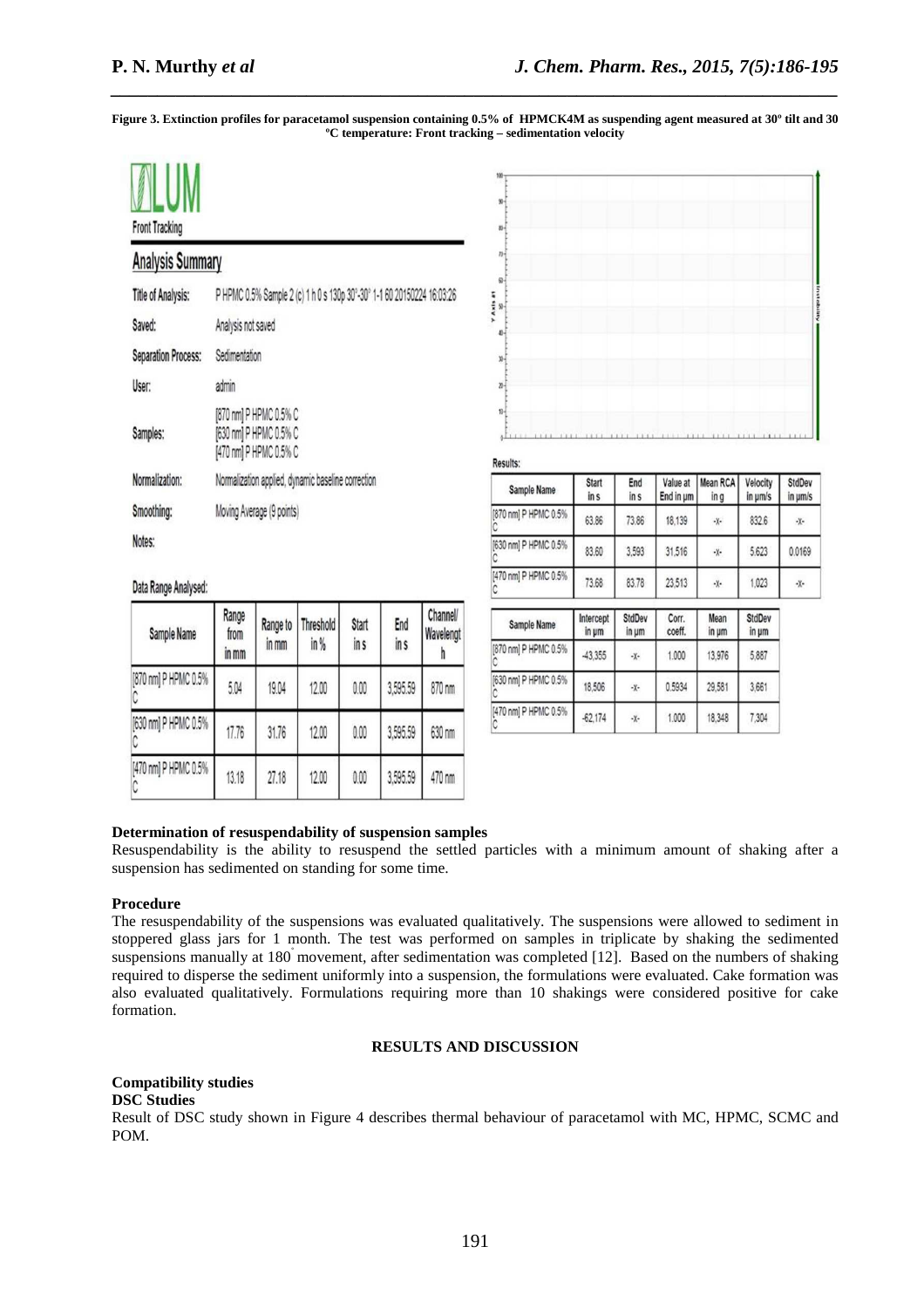DSC thermograms of paracetamol and the suspending agents MC, HPMC, SCMC, POM and their physical mixtures were studied on the samples stored at  $25\pm2$  °C. The characteristic peak pattern indicated that paracetamol had undergone thermal transition at 178.16 °C (melting endotherm of paracetamol), methylcellulose at 88.51 °C, HPMC at 93.57 °C, SCMC at 108.16 °C and PO mucilage at 104.15 °C. The peaks of pure paracetamol and pure suspending agents were retained in the physical mixture during the study period at the storage condition. In the physical mixtures of paracetamol with each of the suspending agents, the thermal transitions occurring at 178.16 °C were not affected as shown in Figure 4, indicating compatibility. There were no significant changes in the peak shape and peak positions suggesting that there were no significant interactions between the drug and the suspending agents.

*\_\_\_\_\_\_\_\_\_\_\_\_\_\_\_\_\_\_\_\_\_\_\_\_\_\_\_\_\_\_\_\_\_\_\_\_\_\_\_\_\_\_\_\_\_\_\_\_\_\_\_\_\_\_\_\_\_\_\_\_\_\_\_\_\_\_\_\_\_\_\_\_\_\_\_\_\_\_*

**Figure 4: DSC thermograms of paracetamol (P) and mixtures of paracetamol and suspending agents** 



*P- Paracetamol; MC- methylcellulose; HPMC K4M – Hydroxypropyl methyl cellulose K4M; SCMC- Sodium carboxymethylcellulose; POM-Plantango ovata mucilage* 

#### **FT-IR Studies**

Compatibility of paracetamol with different suspending agents was studied using FT-IR spectroscopy. Interactions in the sample are derived or deduced by FT-IR studies from changes in the characteristic peaks. However, some broadening of peaks due to hydrogen bonding was expected while using the excipients from natural origin and also due to moisture without indicating any significant interaction. If all the characteristic peaks are retained and there is no significant change in the peak position, compatibility can be expected.

The samples were stored at  $25\pm 2$  °C and were scanned in the region of 4000 cm<sup>-1</sup>and 400 cm<sup>-1</sup>. The FT-IR spectrum obtained for paracetamol showed various prominent and characteristic peaks. The characteristic broad and strong peak around  $3500 \text{cm}^{-1}$  indicates the presence of O-H stretching, the presence of peak at  $1651 \text{cm}^{-1}$  indicates C=O stretching for amide group. The spike at 3563 cm<sup>-1</sup> indicates the presence of N-H stretching. The peak at 2900  $cm^{-1}$  indicates the presence of C-H stretching. The peak around 3100 cm<sup>-1</sup> indicates the presence of aromatic C-H stretching. The presence of characteristic spikes for O-H stretching, C=O stretching, N-H stretching, C-H stretching and no new bands or shift in characteristic peaks appeared in the physical mixtures of paracetamol with different suspending agents as shown in Figure 5 indicated that there was no significant interaction between the drug and the selected suspending agents.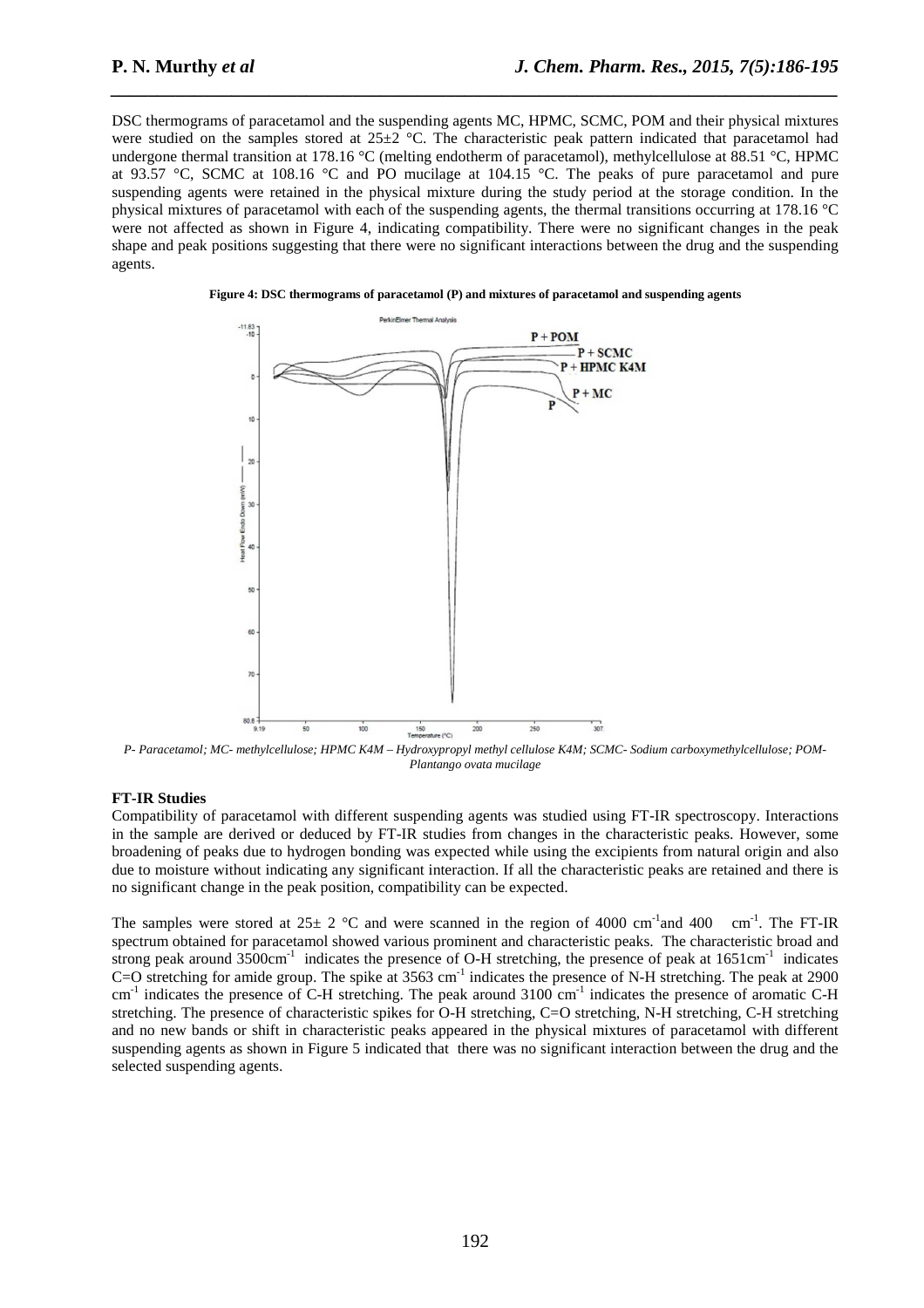

# *\_\_\_\_\_\_\_\_\_\_\_\_\_\_\_\_\_\_\_\_\_\_\_\_\_\_\_\_\_\_\_\_\_\_\_\_\_\_\_\_\_\_\_\_\_\_\_\_\_\_\_\_\_\_\_\_\_\_\_\_\_\_\_\_\_\_\_\_\_\_\_\_\_\_\_\_\_\_* **Figure 5: FTIR spectra of paracetamol and mixtures of PCM and suspending agents**

# **Preparation of paracetamol suspensions**

Sixteen suspension formulations were prepared using four concentrations (0.25 %, 0.5 %, 0.75 % and 1.0 %) of each of the four suspending agents i.e., MC, HPMC K4 M, SCMC and POM. Sodium benzoate was included as a preservative. The prepared suspensions were studied for sedimentation stability with the help of near infrared extinction profiles.

# **Determination of physical stability of suspensions**

# **Determination of instability index and sedimentation velocity of suspensions**

Separation analyser LUMiReader® PSA 453 was employed for stability determinations. LUM 10 mm, PC, synthetic sample cells were used for separation studies. Measurements were carried out at  $0^{\circ}$  tilt and 30 °C, and 30  $^{\circ}$ tilt and 30 °C for the suspension samples. Tilting the sample from its normal upright position allows an increase in the separation rate at gravity without any additional external forces. The inclined position of the sample tube due to a tilt of 30˚ resulted in accelerated sedimentation velocity compared to the upright position of the tube at 0˚ tilt as evident from the results shown in Table 2 and Table 3.

|                  | Instability index at suspending |       |                        |       | Front tracking Sedimentation velocity $(\mu m/s)$ |       |        |       |  |
|------------------|---------------------------------|-------|------------------------|-------|---------------------------------------------------|-------|--------|-------|--|
| Suspending agent |                                 |       | agent concentration of |       | at suspending agent concentration of              |       |        |       |  |
|                  | 0.25%                           | 0.5%  | 0.75%                  | 1.0%  | 0.25%                                             | 0.5%  | 0.75%  | 1.0%  |  |
| МC               | 0.051                           | 0.046 | 0.0748                 | 0.115 | 4.237                                             | 7.452 | 7.868  | 8.457 |  |
| <b>HPMC K4M</b>  | 0.634                           | 0.675 | 0.6645                 | 0.672 | 5.363                                             | 7.563 | 15.256 | 16.63 |  |
| <b>SCMC</b>      | 0.431                           | 0.543 | 0.566                  | 0.572 | 94.23                                             | 105.4 | 112.4  | 154.5 |  |
| <b>POM</b>       | 0.101                           | 0.122 | 0.125                  | 0.142 | 0.001                                             | -X-   | -X-    | $-X-$ |  |

**Table 2. LUMiReader® stability data for paracetamol suspensions at 0º tilt and 30 °C** 

| Table 3. LUMiReader® stability data for paracetamol suspensions at 30° tilt and 30 °C |  |
|---------------------------------------------------------------------------------------|--|
|---------------------------------------------------------------------------------------|--|

| Suspending agent | Instability index at suspending |       |       |       | Front tracking Sedimentation velocity $(\mu m/s)$ |       |       |       |
|------------------|---------------------------------|-------|-------|-------|---------------------------------------------------|-------|-------|-------|
|                  | agent concentration of          |       |       |       | at suspending agent concentration of              |       |       |       |
|                  | 0.25%                           | 0.5%  | 0.75% | .0%   | 0.25%                                             | 0.5%  | 0.75% | 1.0%  |
| MC               | 0.062                           | 0.052 | 0.083 | 0.185 | 5.557                                             | 8.322 | 8.588 | 9.873 |
| HPMC K4M         | 0.842                           | 0.832 | 0.754 | 0.722 | 6.465                                             | 832.6 | 183.2 | 205.4 |
| <b>SCMC</b>      | 0.632                           | 0.746 | 0.584 | 0.554 | 132.3                                             | 145.2 | 152.6 | 180.5 |
| <b>POM</b>       | 0.153                           | 0.153 | 0.154 | 0.158 | 0.154                                             | $-X-$ | -X-   | -X-   |

*MC- Methylcellulose; HPMC K4M – Hydroxypropyl methyl cellulose K4M; SCMC- Sodium carboxymethylcellulose; POM- Plantango ovata mucilage* 

Higher temperatures were avoided due to the anticipated possibility of changes in solubility and viscosity of the suspending agents and dispersion medium at higher temperatures. A sample volume of 2 ml was used in the determinations. Measurements at 30<sup>°</sup> tilt resulted in accelerated measurements.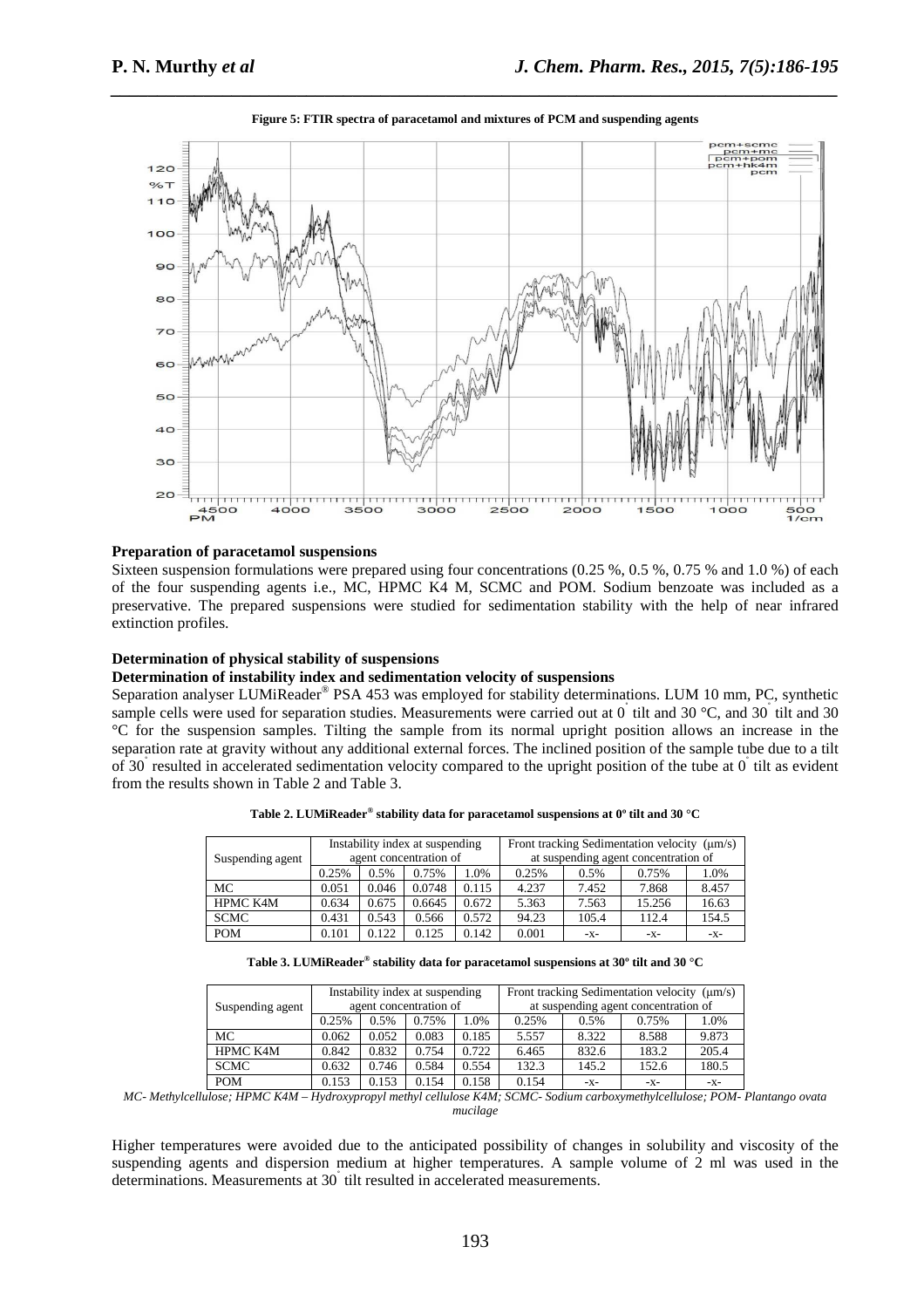The extinction profiles were recorded at three wavelengths i.e., 470 nm (blue), 630 nm (red) and 870 nm (NIR) with the help of the software SEPView® installed in the instrument. The profiles were automatically saved in the instrument. The extinction profiles of 870 nm (near infrared) wavelength were taken into account for determination of sedimentation stability in the present work as the near infrared light region is sensitive for measurement of data of coarse particles. Blue light (470 nm) is sensitive for nano range particles.

*\_\_\_\_\_\_\_\_\_\_\_\_\_\_\_\_\_\_\_\_\_\_\_\_\_\_\_\_\_\_\_\_\_\_\_\_\_\_\_\_\_\_\_\_\_\_\_\_\_\_\_\_\_\_\_\_\_\_\_\_\_\_\_\_\_\_\_\_\_\_\_\_\_\_\_\_\_\_*

The results shown in Table 3 indicated that the instability index was lowest (0.052) with suspension formulation containing 0.5 % of MC. The instability index was 0.153 with suspensions with 0.25 % to 0.5 % POM as suspending agent. It was the highest (0.842) with formulation containing 0.5 % HPMCK4M. Instability index generally ranges between 0 to 1 and the higher this value, more unstable the suspension is. Therefore, Instability index is a very useful tool for comparison of different suspending agents and selection of suitable suspending agents during suspension formulation development. Basing on the results of instability index it is presumed that 0.5 % of MC or 0.25 to 0.5 % of POM are suitable suspending agents for preparation of stable suspensions of paracetamol.

# **Determination of resuspendability of suspension samples**

Resuspendability is the ability to resuspend settled particles with a minimum amount of shaking after a suspension has sedimented on standing for some time. The suspension should redisperse with minimum effort on shaking for ease of administration. It is an important prerequisite for a good and stable suspension. Results of resuspendability are given under Table 4.

Results shown in Table 4 indicate that the formulations containing MC and POM were easily resuspendable compared to suspensions containing HPMC and SCMC as suspending agents as they required less number of shakings for obtaining uniform dispersion.

| Sample                        | Suspending agent | Number of shakings required to get<br>% of suspending agent<br>a uniform dispersion (average of 3 findings) |      | Caking         |
|-------------------------------|------------------|-------------------------------------------------------------------------------------------------------------|------|----------------|
|                               |                  |                                                                                                             |      |                |
| F1S1                          | MC               | 0.25                                                                                                        | 1.00 | No.            |
| F2S1                          | МC               | 0.50                                                                                                        | 1.33 | No.            |
| F3S1                          | МC               | 0.75                                                                                                        | 2.33 | No.            |
| F4S1                          | MC               | 1.00                                                                                                        | 5.66 | No.            |
| F1S2                          | <b>HPMCK4M</b>   | 0.25                                                                                                        | 5.33 | No.            |
| F2S2                          | HPMCK4M          | 0.50                                                                                                        | 7.66 | No.            |
| F <sub>3</sub> S <sub>2</sub> | <b>HPMCK4M</b>   | 0.75                                                                                                        | 5.33 | No.            |
| F <sub>4</sub> S <sub>2</sub> | HPMCK4M          | 1.00                                                                                                        | 6.33 | No.            |
| F1S3                          | <b>SCMC</b>      | 0.25                                                                                                        | 3.00 | N <sub>o</sub> |
| F2S3                          | <b>SCMC</b>      | 0.50                                                                                                        | 4.33 | N <sub>o</sub> |
| F <sub>3</sub> S <sub>3</sub> | <b>SCMC</b>      | 0.75                                                                                                        | 2.33 | N <sub>o</sub> |
| F <sub>4</sub> S <sub>3</sub> | <b>SCMC</b>      | 1.00                                                                                                        | 4.33 | No.            |
| F1S4                          | <b>POM</b>       | 0.25                                                                                                        | 1.33 | No.            |
| F2S4                          | POM              | 0.50                                                                                                        | 2.66 | No.            |
| F <sub>3</sub> S <sub>4</sub> | <b>POM</b>       | 0.75                                                                                                        | 2.33 | N <sub>o</sub> |
| F4S4                          | POM              | 1.00                                                                                                        | 3.33 | No             |

**Table 4: Results of resuspendability evaluation on paracetamol suspensions (n=3)** 

Considering the results of instability index, sedimentation velocity and resuspendability of the suspensions it can be further inferred that 0.5 % of MC or 0.25 to 0.50 % of POM can be considered suitable as suspending agents for preparation of stable suspensions of paracetamol. Further the FT-IR and DSC studies showed that the selected suspending agents were compatible with paracetamol. The experimental data indicate the following decreasing order of preference of suspending agents for paracetamol suspensions: MC > POM (0.25 to 0.5%) > SCMC > HPMCK4M in a concentration range of 0.5 to 1.0 %.

# **CONCLUSION**

From the results obtained from separation analysis of suspensions employing LUMiReader®, it can be understood that the suspension formulations can be easily compared by the parameter "Instability index" because this parameter takes into account of all the properties of the suspension like sedimentation velocity, clarifying velocity, particle size distribution changes etc. Instability index ranges between 0 to 1 and the higher this value, more unstable the suspension is. Therefore, Instability index is a very useful tool for comparison of different suspending agents and selection of suitable suspending agents during suspension formulation development. The following suspending agents are recommended in decreasing order of preference for paracetamol suspensions.

Order of preference of suspending agents:  $MC > POM$  (0.25 to 0.5%) > SCMC > HPMCK4M in a concentration range of 0.5 to 1.0 %.